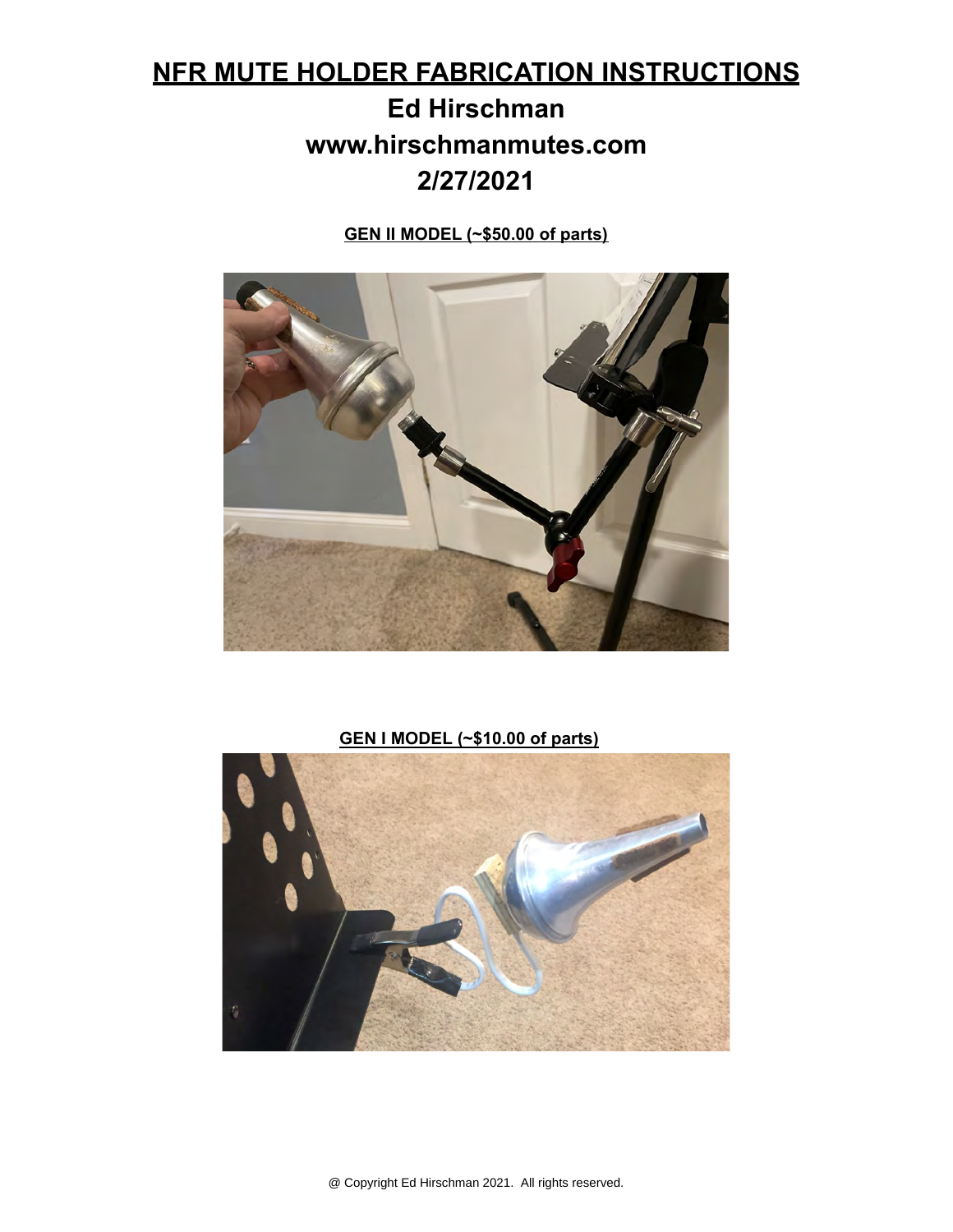## **NFR Gen II Mute Holder**

**Materials** 

| Item                                                                                                                                                                       | Link                                                                                                                                               | <b>Source</b> | <b>Price</b> | <b>Note</b>                                                                          |
|----------------------------------------------------------------------------------------------------------------------------------------------------------------------------|----------------------------------------------------------------------------------------------------------------------------------------------------|---------------|--------------|--------------------------------------------------------------------------------------|
| Pangshi 11 inch Adjustable<br>Articulating Friction Magic Arm<br>& Large Super Clamp<br>Compatible with DSLR Camera<br>Rig, LED Lights, Flash Light,<br><b>LCD Monitor</b> | https://www.amazon.com/gp/pro<br>duct/B06VYCVVVJ/ref=ppx yo<br>dt b asin_title_o03_s00?ie=UTF<br>$88$ psc=1                                        | Amazon        | \$29.99      | You can find cheaper<br>ones on Amazon as<br>well                                    |
| J-B Weld 8265S Cold Weld<br>Steel Reinforced Epoxy with<br>Hardener, 2 oz                                                                                                  | https://www.amazon.com/J-B-We<br>Id-8265S-Reinforced-Hardener/d<br>p/B00YNJ2XAE/ref=sr 1 5?dchil<br>d=1&keywords=jb+weld&gid=16<br>14464123&sr=8-5 | Amazon        | \$8.99       | The 5-minute JB<br>Weld may be<br>sufficient or can use<br>another brand of<br>epoxy |
| 16 lb. Pull Rare Earth Magnetic<br>Latch Kit (2-Piece per Pack)                                                                                                            | https://www.homedepot.com/p/M<br>aster-Magnet-16-lb-Pull-Rare-Ea<br>rth-Magnetic-Latch-Kit-2-Piece-p<br>er-Pack-96454/203613162                    | Home Depot    | \$11.97      | Cheaper magnets<br>may be found on<br>Amazon                                         |
| <b>TOTAL</b>                                                                                                                                                               |                                                                                                                                                    |               | \$50.95      |                                                                                      |

## **Assembly Instructions**

● Discard unneeded parts from the arm kit



Discard unneeded parts from the magnet kit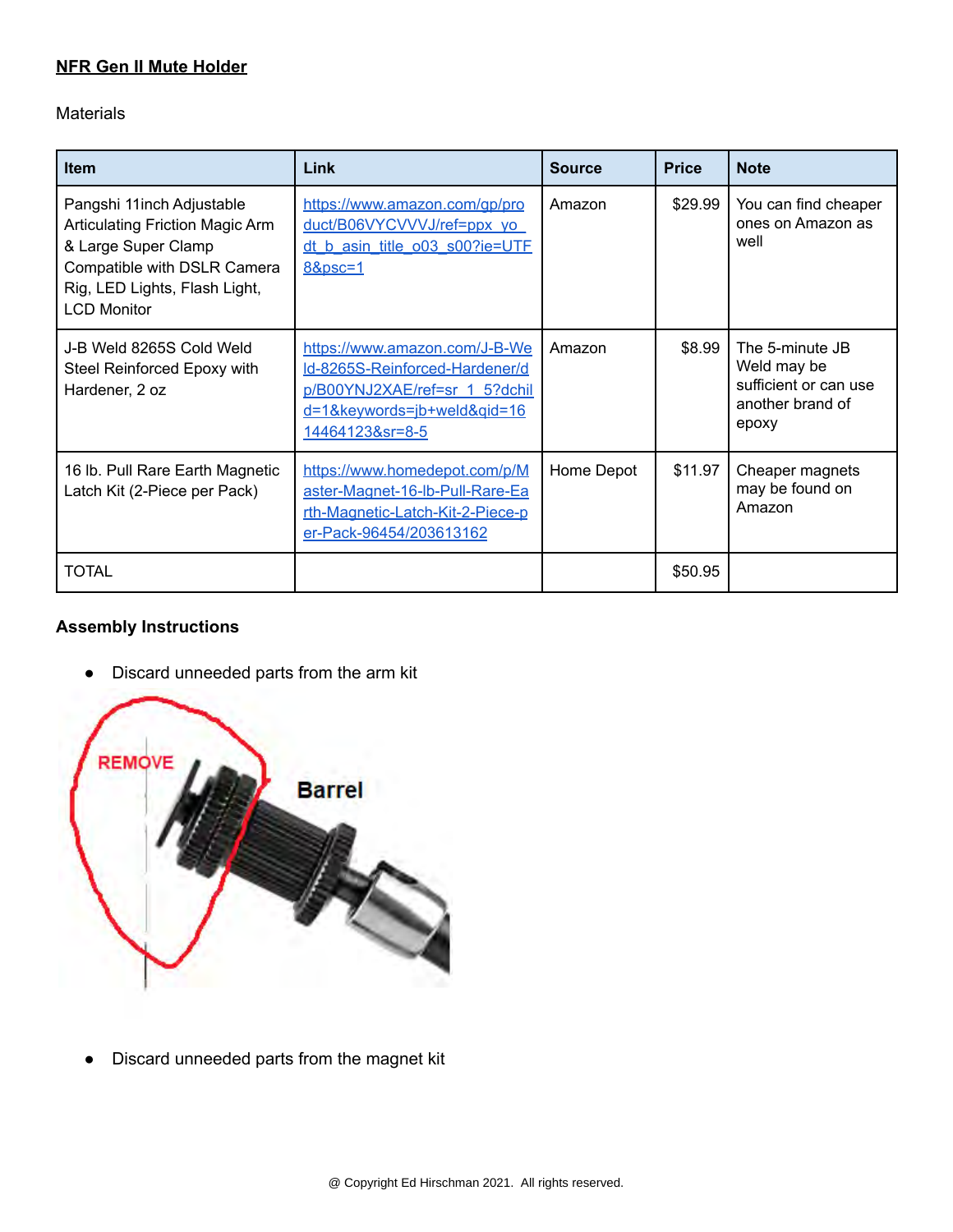

- Unscrew the barrel from the arm. Use epoxy to secure the Cup (flat side down) onto the barrel.
- Insert Magnet 1 into the cup. This will never come out.



● Screw barrel onto the arm

How to use on a gig

- Secure the arm to your music stand and position it as desired.
- Gently put magnet 2 inside the mute you wish to secure to the arm.
- Place the end of the mute near magnet 1 and the magnets will engage.
- Pull the mute off the arm when done.
- When not in use, magnet 2 can be conveniently stored by placing it on the side of the cup, and it will stay securely in place. You can store magnet 2 directly on top of magnet 1, but it will be quite difficult to remove.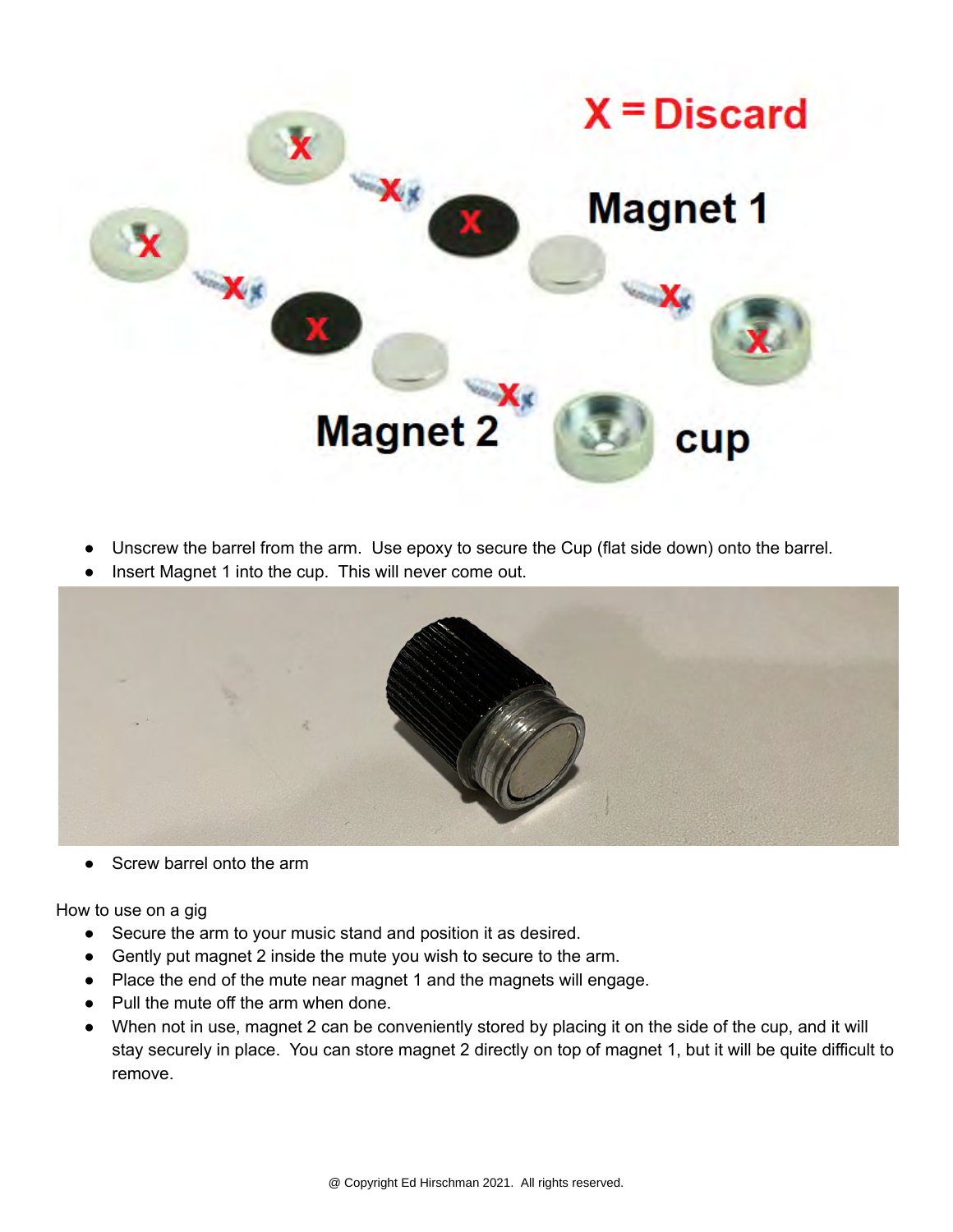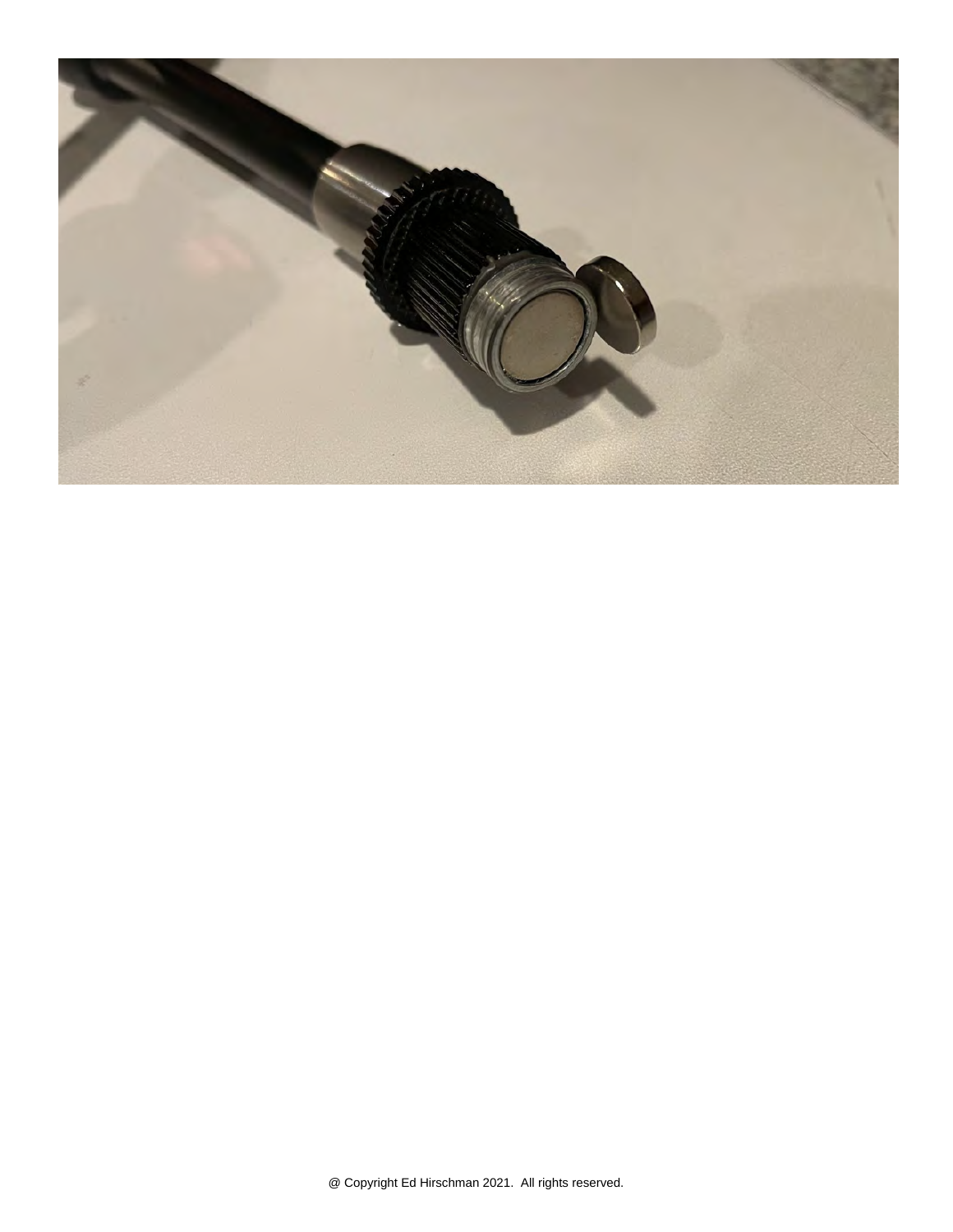## **NFR Gen I Mute Holder**

1. Cut ½" plywood to 1.25 x 2.25



- 2. Cut the wire to 18" length with cutting pliers. Strip back white outer case 1 inch with a box cutter. Cut off white and black inner wires flush to the white casing with pliers, leaving copper ground wire protruding 1".
- 3. Make a loop using needle-nose pliers with a ground wire that will be placed around the nut.



- 4. Clamp work
	- Remove/discard 1 plastic cover from 1 handle with a razor. It is glued on and you'll need to cut and pry.
	- Mark spot to drill with a sharpie, then pierce with hammer & punch. Drill out with drill to finish. Remove any sharp edge.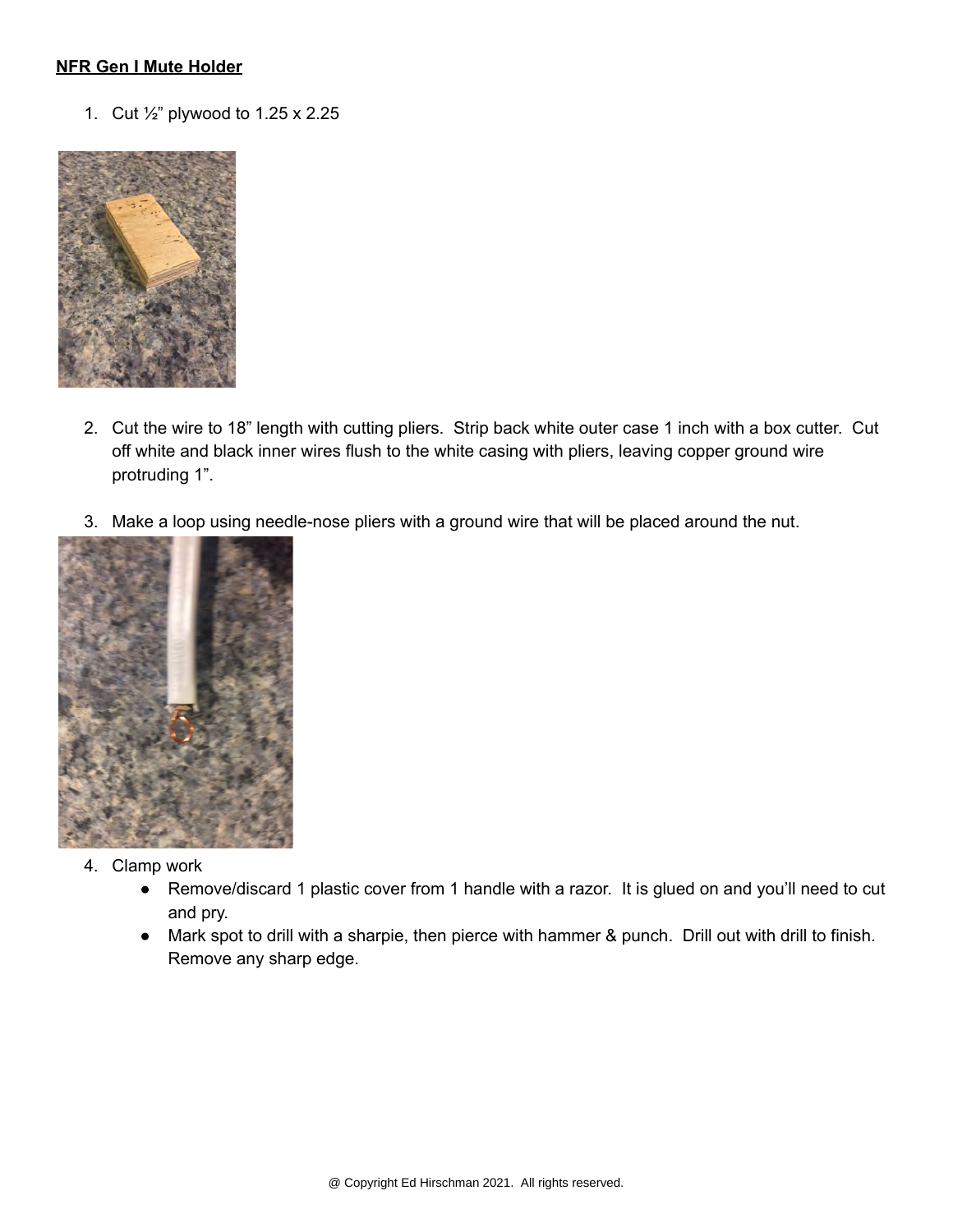

• Drill  $\sim$ <sup>1/8"</sup> hole, should be 2 holes total, one is there already)



- Insert screw through the hole furthest from the end of the clamp
- Wrap ground wire around the screw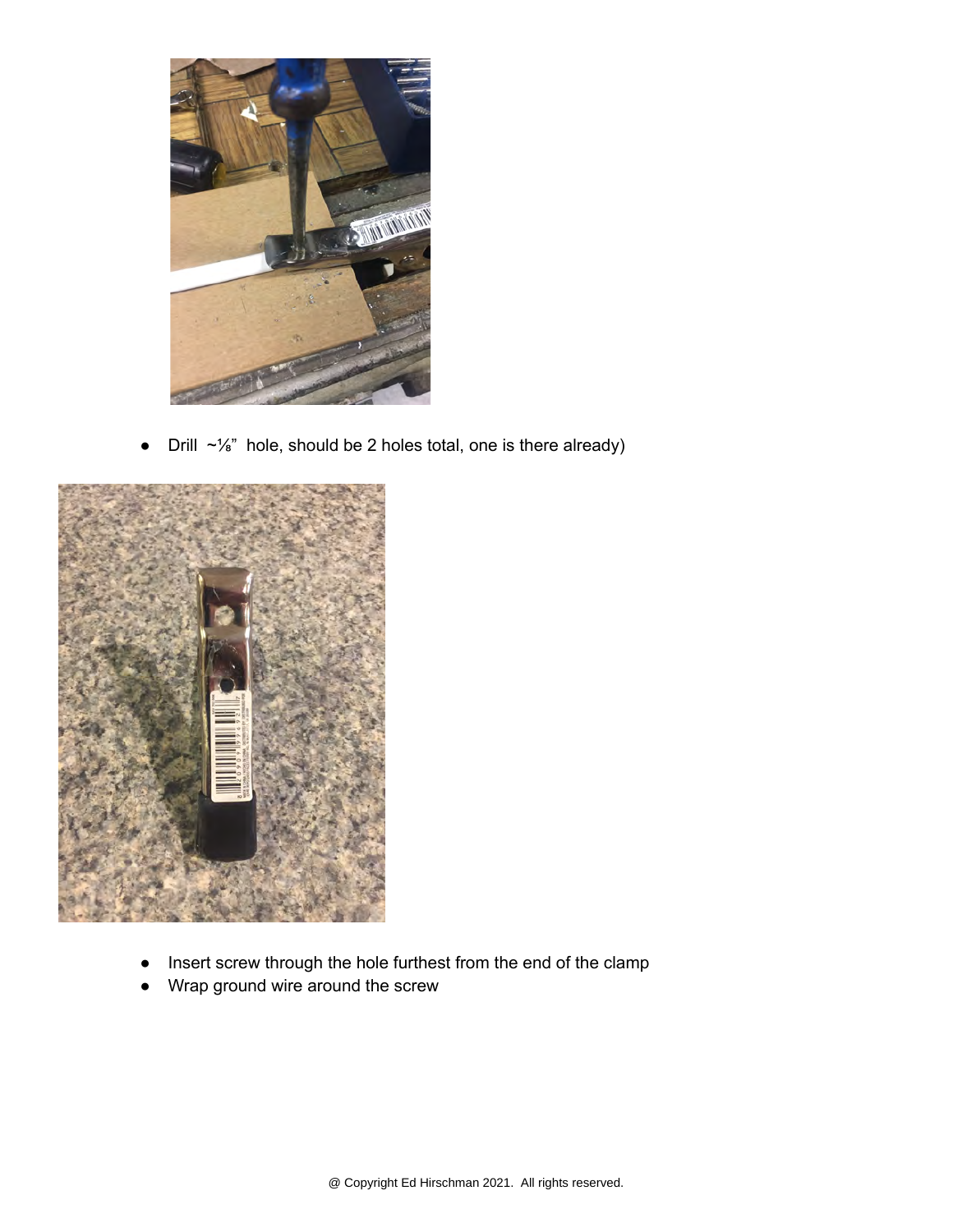

● Put on the washer and tighten the nut



● Hammer the punch through the open hole and wire to create a place for the next screw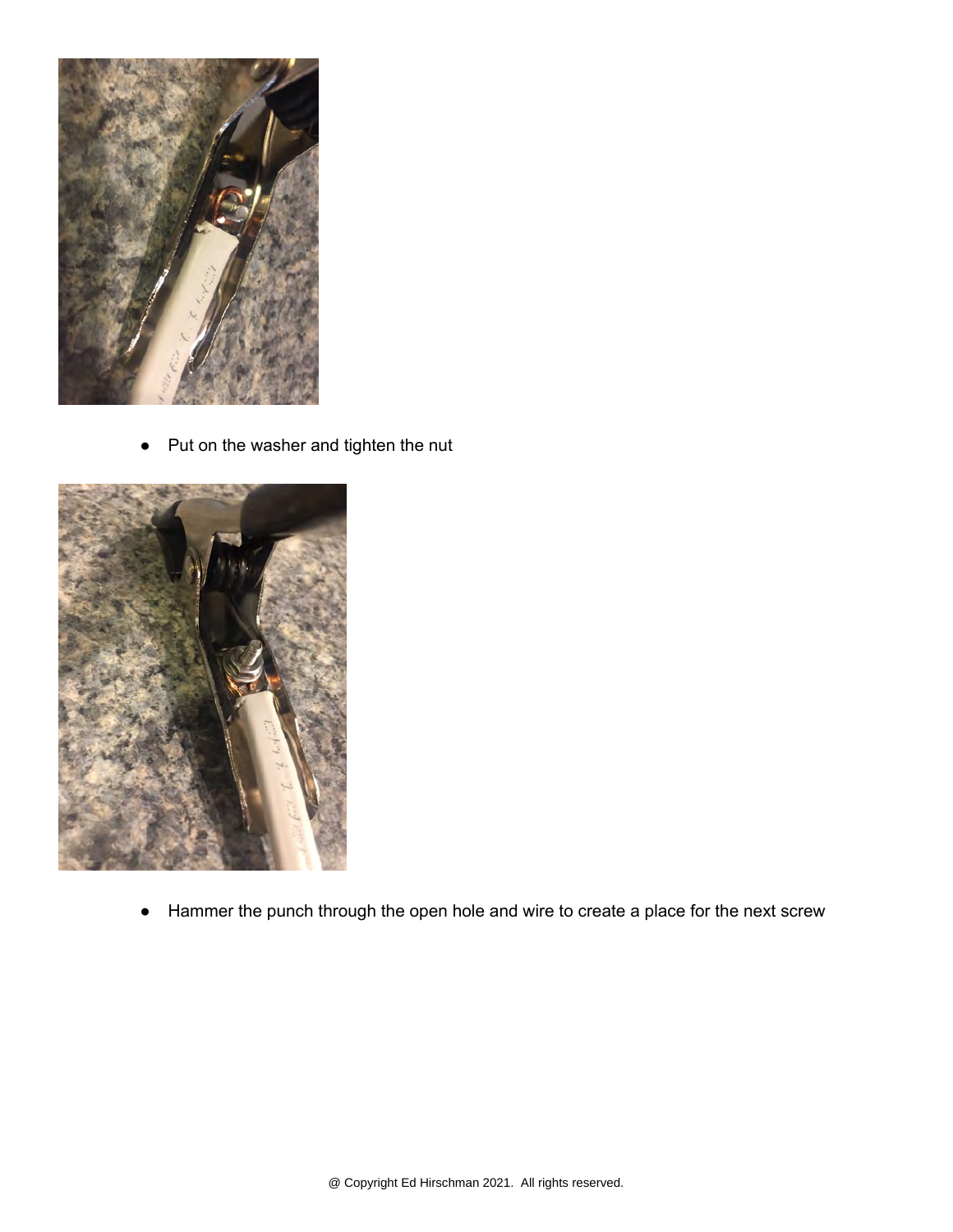

- Put machine screw through the hole, add washer and nut and tighten
- Cut bolts with a bolt cutter and file sharp edges



● Gorilla Tape (or shrink wrap) over the exposed bolts nuts and handle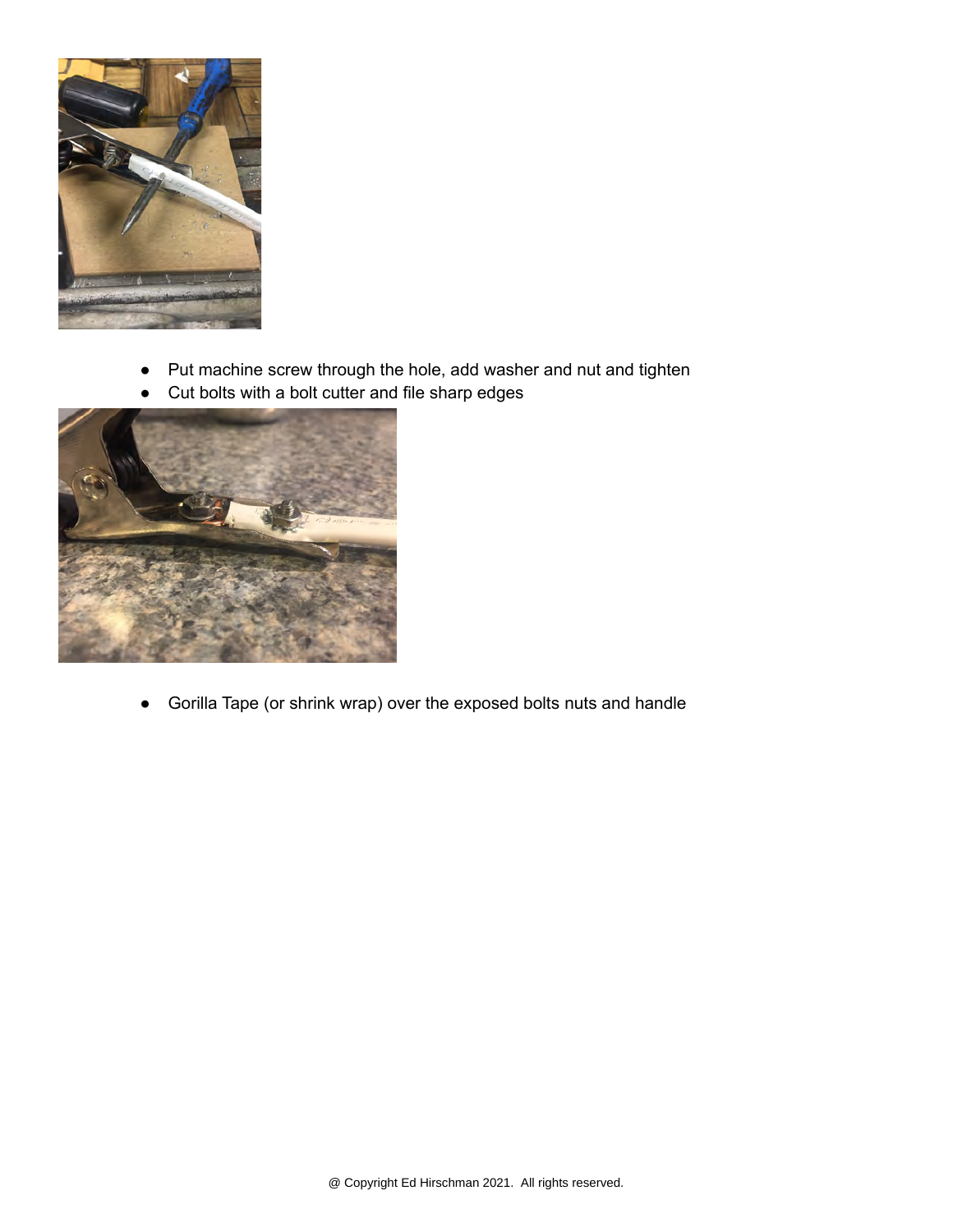

5. Put a screw through the magnet holder (steel cup) and surface mount to wood. (Do not countersink as putting an extra magnet sideways on the side of the cup is a good way to store the loose magnet when not in use. When the magnet is directly on top of the other it is hard to pull off )



6. Put 1st magnet in the cup. Magnet 1 will stay there permanently.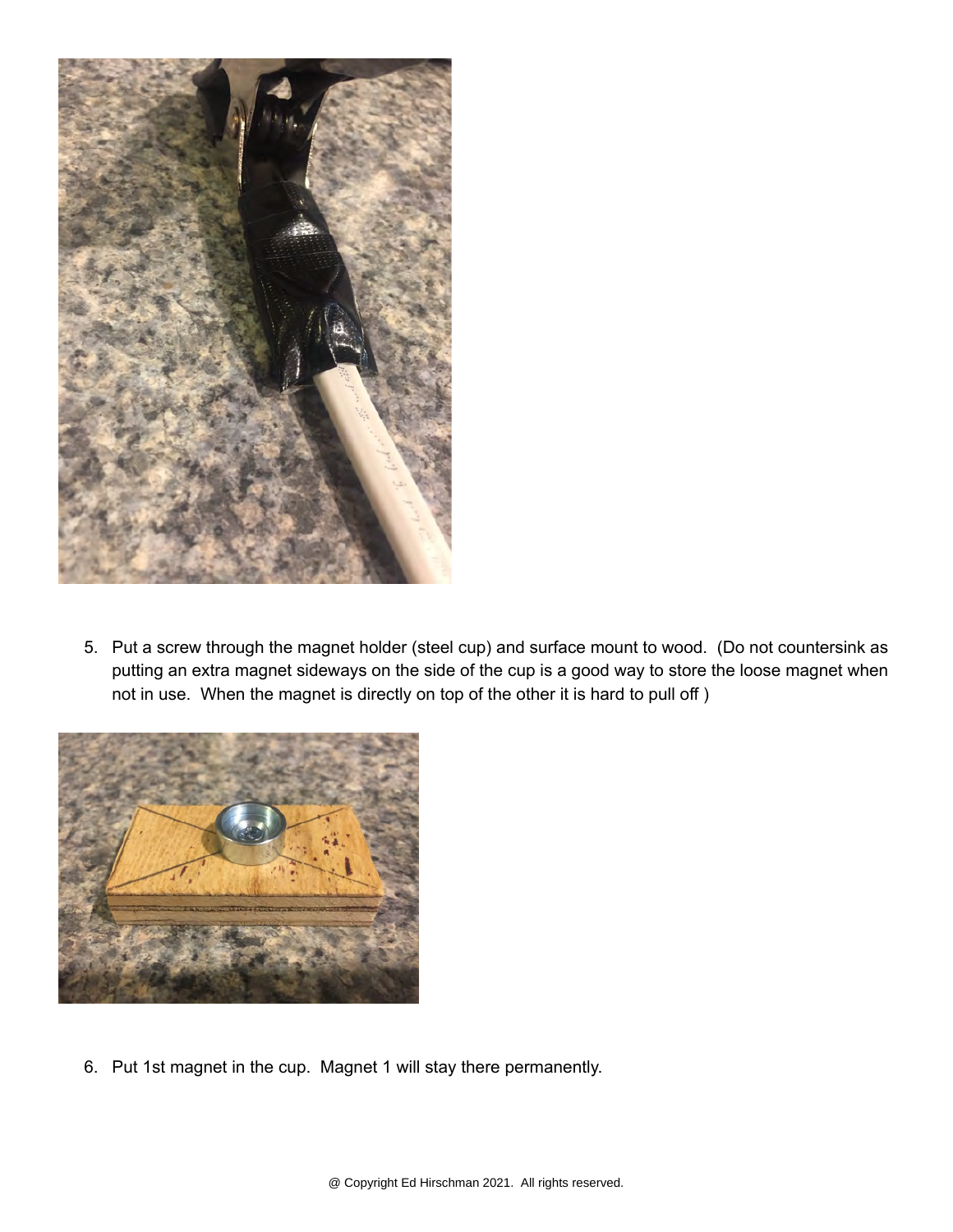

7. Bend wire into S shape



8. You will need to clip extended black and white wire after the bend



9. Use a staple gun to attach the wire to the back of the wood with three staples. Hammer staples down more.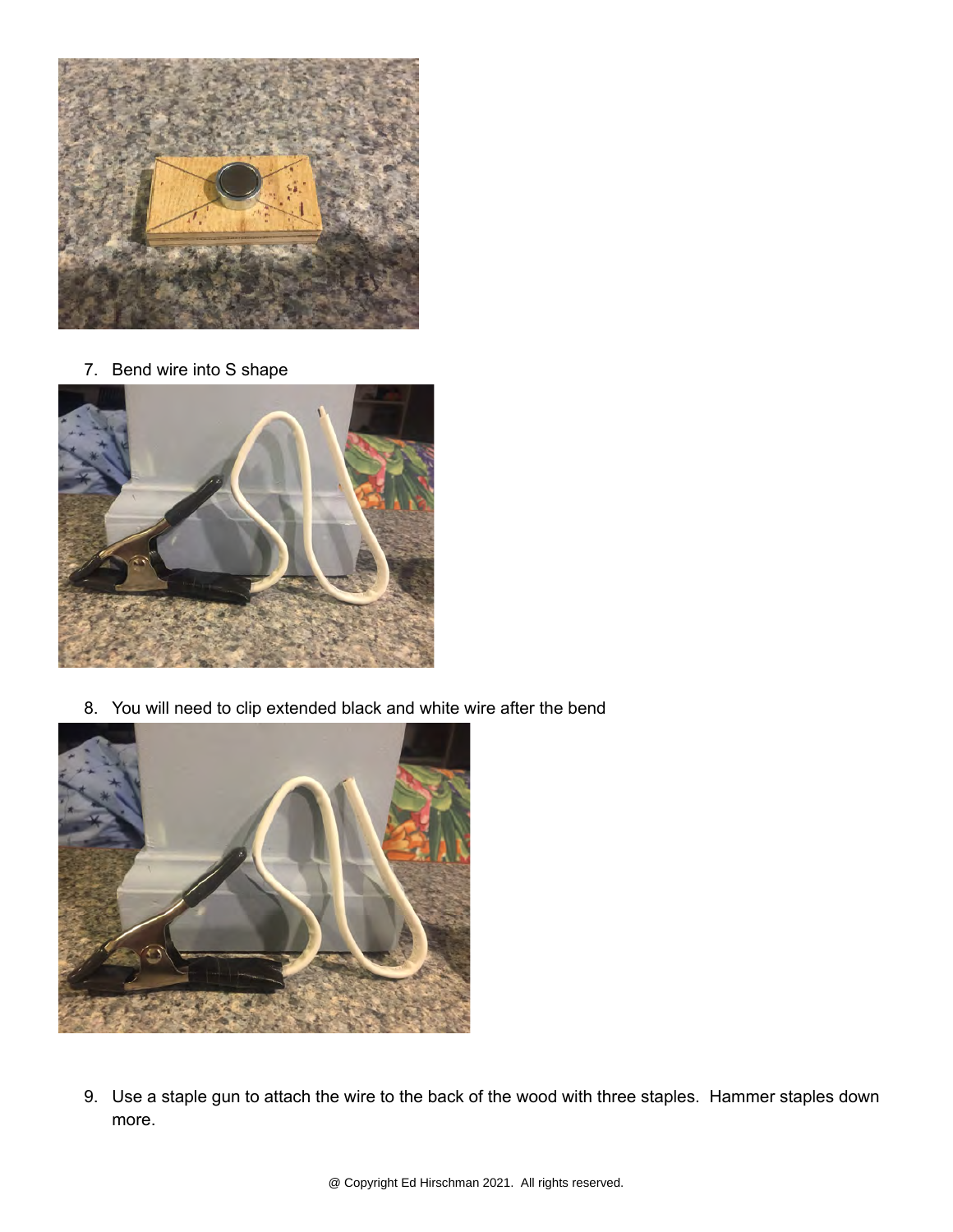

- 10. Drop 2nd magnet in mute
- 11. When done, remove the magnet from the mute and store it sideways on the cup.